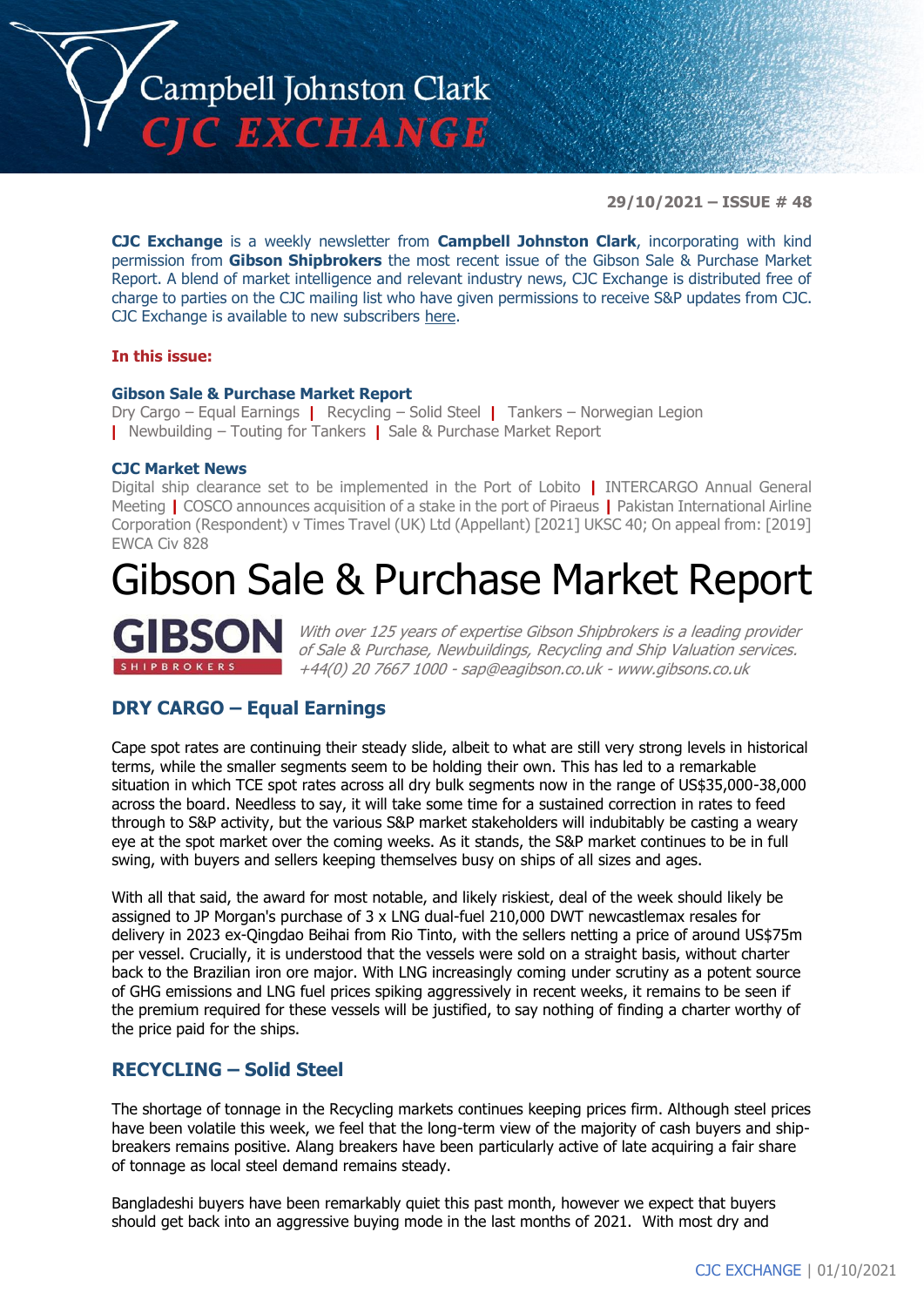

container ships being tied up for long term charters or enjoying a firm spot market, and tanker markets finally showing some signs improvement, the lack of tonnage available for recycling is likely continue to support prices. The impending start of the Diwali holidays may pause buying activity in the very short-term, but this will likely only increase the backlog of local steel demand in the subcontinent.

## **TANKERS – Norwegian Legion**

Following an eery quiet of late, this week has seen more encouragement with a mix of lease back transactions and market sales. Representing the former is Norway's Ocean Yield ASA widely reported en bloc acquisition of the six International Seaways modern VLCCs for US\$380m en bloc against a 10 year bareboat structure and end-term purchase obligations. Undisclosed Norwegian interests are also linked to the sale of aframax sisters "**ADVANTAGE ARROW" + "ADVANTAGE AVENUE"** (115,804 dwt/blt 2009+2010 Samsung) for an en bloc US\$52m including TCs to Shell at U\$15.5k pd with an equally split profit share structure attached. As for straight market sales, the older aframax "**ATALANDI"** (105,306 dwt/blt 2004 Daewoo) has been sold much in line with current muted market levels.

Product tanker sales continue to see the smaller MR1 sector well represented, with older teenage units remaining in favour and offering lower exposure. The newbuilding front remains relatively quiet, but it's reported that the Norwegian investment banker Rolf Wikborg-led EuroGreen is poised to pen contracts for upto 12 MR contracts split variously between Hyundai Mipo and three leading Chinese yards, for what will be LNG dual fuel propelled and have hazard grade coatings.

#### **NEWBUILDING – Touting for Tankers**

Clients of Eastmed are reported to have signed an LOI for conventional LR2 tankers with a Korean shipyard for end 2023 delivery. No official pricing has been reported, but we believe US\$59-60m, depending on specification. A number of Korean yards have been in Athens this week marketing their tanker slots, so we expect more deals to emerge.

As we have highlighted for some time now, there remains a logical path to tanker newbuildings today as we see a rare period of protected fleet supply situation ahead (no fresh tanker slots for 2022/23 delivery) after which follows (in 2023 onwards) the lowest tanker orderbook since the late 1990s. Second-hand pricing remains firm and will likely rise as a tanker market recovery gains momentum and therefore will provide some incentive to instead place newbuildings, as we have repeatedly seen in past market rallies.

## **Gibson Sale & Purchase Market Report**

#### **S&P SALES**

| <b>Vessel Name</b>     | <b>DWT</b> | <b>Built</b> | Yard                          | <b>Buyers</b>               | <b>Price</b><br>(\$/m) | <b>Notes</b>                   |  |  |
|------------------------|------------|--------------|-------------------------------|-----------------------------|------------------------|--------------------------------|--|--|
| <b>BULKERS</b>         |            |              |                               |                             |                        |                                |  |  |
| <b>CAPE SPRING</b>     | 180,082    | 2011         | Qingdao<br>Beihai (CHN)       | <b>Undisclosed</b><br>buyer | 30                     | SS psd 8/21.                   |  |  |
| <b>SEACON SHANGHAI</b> | 80,811     | 2019         | Guangzhou<br>Huangpu<br>(CHN) | Undisclosed<br>buyer        | 38                     | SS psd 3/20. BWTS<br>fitted.   |  |  |
| <b>BEI LUN HAI 9</b>   | 69,703     | 1989         | Imabari (JPN)                 | <b>Zhejiang</b><br>Yihe     | $4.7*$                 | *Auction sale, SS due<br>1/22. |  |  |
| <b>KANOURA</b>         | 61,396     | 2013         | Iwagi (JPN)                   | <b>Undisclosed</b><br>buyer | 28.4                   | SS psd 4/21. BWTS<br>fitted.   |  |  |

P a g e | **2**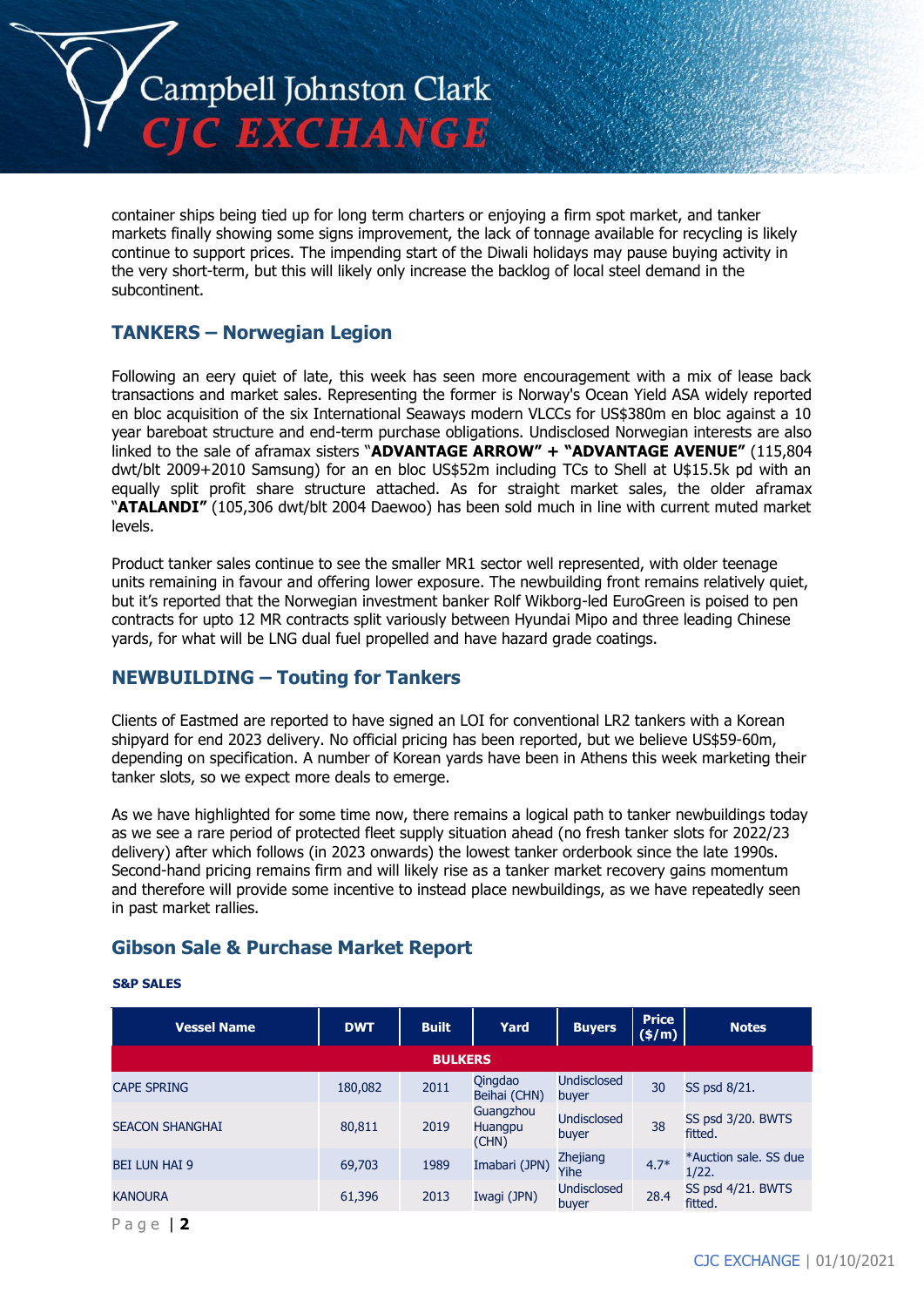Campbell Johnston Clark C EXCHANGE

PACIFIC 08 52,471 2004 Tsuneishi (JPN) Chinese Chinese 15.35 DD due 11/22. No<br>buyer 15.35 BWTS. BWTS. ROYAL JUSTICE 37,000 2012 Saiki (JPN) Asian buyer 21.5 SS due 12/22. NINA-MARIE + RENATE 34,860 2012+2013 ZCHI (CHN) German  $17.5+18$ SS due 4/22 + 6/23. No BWTS. High Jpn/Western makers list. NORDIC MALMOE 34,734 2012 Nantong Jinghua (CHN) buyer Undisclosed 16 SS due 1/22. GOLDEN BRIDGE 31,877 2000 Hakodate (JPN) Golden Lotus Golden Lotus 10.5 Logger. SS psd 6/20. LILIAN 24,838 1999 Shikoku (JPN) Undisclosed 6.8 Logger, DD due 9/22. **TANKERS** SEAWAYS CAPE HENRY + SEAWAYS **HENDRICKS** SEAWAYS DIAMOND HEAD + 'LIBERTY + 'TRITON SEAWAYS TYBEE 301,000 both 2016 all 2016 2015 SWS (CHN) Ocean Yield **ASA** 380 en bloc Basis 10 yrs BB back + purchase obligations. ADVANTAGE ARROW + ADVANTAGE AVENUE 115,804 2009+2010 Samsung (KRS) Norwegian buyer 52 en bloc BWTS+Scrubber. Inc. TC to Shell @\$15.5k pd to 2023 (50:50 .<br>share). ATALANDI 105,306 2004 Daewoo (KRS) Undisclosed 13.6 DD due 12/22. AIOLOS 37,651 <sup>2007</sup> Hyundai Mipo (KRS) Undisclosed buyer 8<br>buyer Trading DPP. Ice 1A. SS due 3/22. BAUCI 37,319 2002 STX Jinhae (KRS) Undisclosed Undisclosed 6.5 Deepwell. SS due<br>buyer 6.5 5/22. 5/22. ASL TRIBUTE 12,306 2007 Sasaki (JPN) Singaporean 5.5 Epoxy. IMO II. SS due 4/22. SOLITAIRE 9,124 2008 **Guangzhou** Hangtong (CHN) Indonesian buyer low-mid 4 Epoxy. IMO II. **GENERAL CARGO / MULTI-PURPOSE** MARIWIT 12,191 <sup>2009</sup> Liaoning Longde (CHN) buyer Chinese buyer 5.8 Tween. Derricks+Cranes. **CONTAINERS/RO-RO/REEFER/PCC** SC MARA CSL SANTA MARIA + CITY OF ALEXANDRIA 68,165 67,000 2006 2005+2006 Hyundai Ulsan Hanjin Hi (KRS) (KRS) MSC 68 each 5050 TEU. Gearless. 5045 TEU. Gearless. AS FEDERICA 18,350 2007 Zhejiang Ouhua (CHN) Undisclosed buyer 23 each 1284 TEU. Geared. GRETE SIBUM + STEFAN SIBUM 13,172 both 2008 SSW (GER) Undisclosed

## **NEWBUILDING ORDERS**

| <b>Ordering Client</b>                   | Vessel Type Size / No.                                       |                              | Shipyard<br>(Country) | <b>Delivery</b> | <b>Price</b><br>\$m\$ | <b>Notes</b>                                       |  |
|------------------------------------------|--------------------------------------------------------------|------------------------------|-----------------------|-----------------|-----------------------|----------------------------------------------------|--|
| <b>BULKERS</b>                           |                                                              |                              |                       |                 |                       |                                                    |  |
| Chinese Maritime Transport (CMT)         | Newcastlemax $\frac{210,000}{x}$ dwt Qingdao<br>Beihai (CHN) |                              |                       | 2023            | 63                    | LNG duel fuel $+$ AMP.<br>Tier III. EEDI 3.        |  |
| ArcelorMittal                            | <b>Minicape</b>                                              | 120,000 dwt New Times<br>x 4 | (CHN)                 | 2023            | $<$ 40                | Contracted earlier this<br>year. Tier III. EEDI 2. |  |
| <b>CONTAINERS / RO-RO / REEFER / PCC</b> |                                                              |                              |                       |                 |                       |                                                    |  |

buyer

20.8 1036 TEU. Gearless.

each Ice 1A.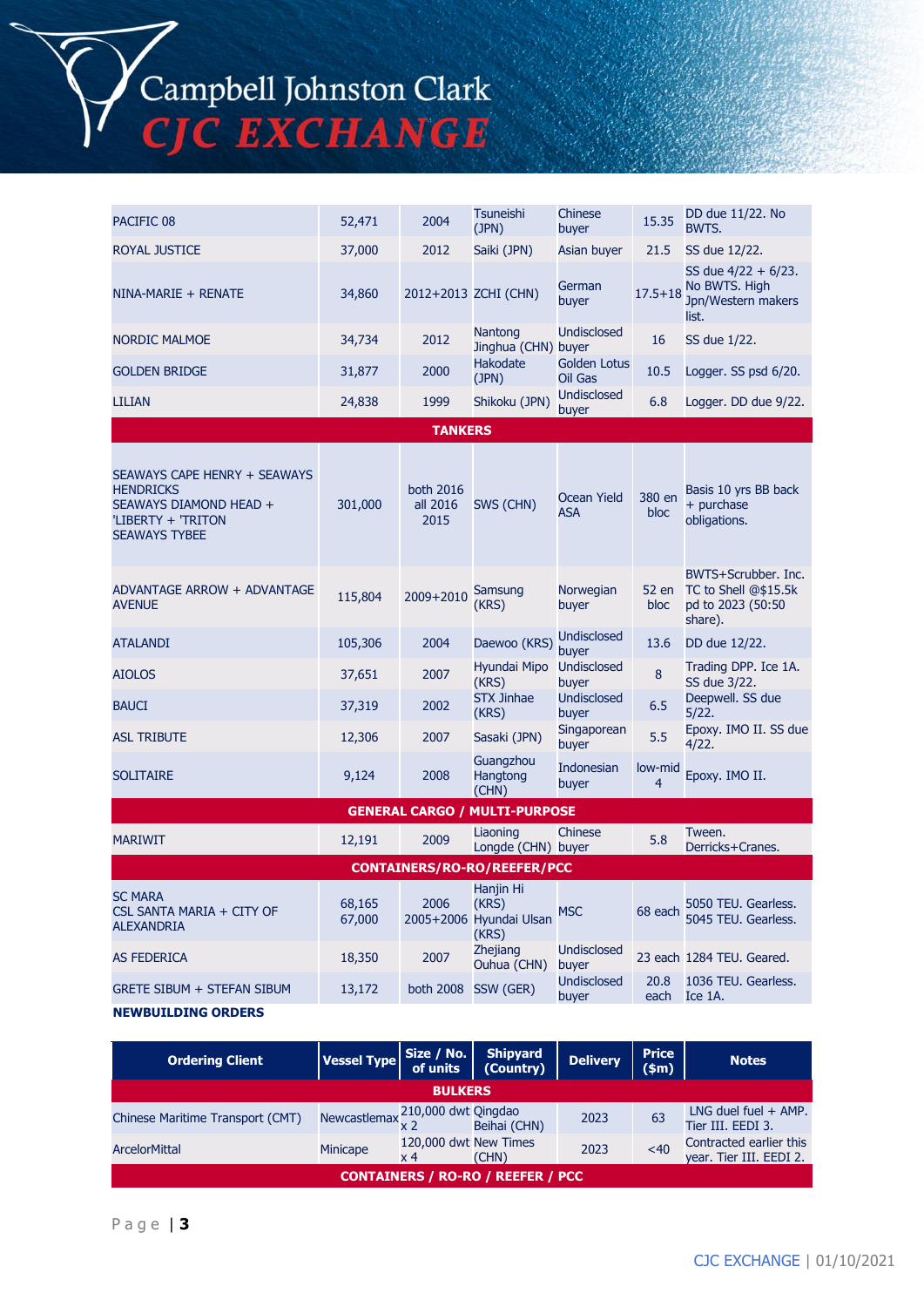| H-Line                      | <b>PCTC</b> | $4 + 8$                   | 7,000 CEU $\times$ GSI (CHN)                       | 2024      | 83 | LNG dual fuel. Against<br>TC to Hyundai Glovis. |  |
|-----------------------------|-------------|---------------------------|----------------------------------------------------|-----------|----|-------------------------------------------------|--|
| Namsung Shipping            |             |                           | Containership $\frac{2,500}{2}$ TEU x Hyundai Mipo | 2023-2024 | 41 |                                                 |  |
| GAS (LNG / LPG / LAG / CO2) |             |                           |                                                    |           |    |                                                 |  |
| <b>MOL</b>                  | <b>LNG</b>  | 174,000<br>cbm $\times$ 1 | Daewoo (KRS)                                       | 2024      |    | 197.6* *Declared option.                        |  |
| K Line                      | <b>LNG</b>  | 79,960 cbm<br>x 1         | Hudong<br>Zhonghua<br>(CHN)                        | 2023      |    | *Declared option.<br>Against TC to<br>Petronas. |  |

#### **Recycling Prices (US\$/LWT)**

|                                | <b>Bangladesh</b> | India   | <b>Pakistan</b> | <b>Turkey</b> |
|--------------------------------|-------------------|---------|-----------------|---------------|
| Tank/Cont/Ro-Ro/Capes/LPG/PCC  | 615/630           | 610/620 | 595/605         | 295/305       |
| Dry Cargo/Bulk/Tween/Gen Cargo | 600/615           | 600/610 | 585/595         | 280/295       |

**Newbuild and Second Hand Values** (\$ million)

|                            | <b>Newbuild</b> |           | 5 Year Old 10 Year Old |
|----------------------------|-----------------|-----------|------------------------|
| <b>Tankers</b>             |                 |           |                        |
| <b>VLCC</b>                | 108             | 70        | 46                     |
| <b>SUEZMAX</b>             | 75              | 48        | 32                     |
| <b>AFRAMAX</b>             | 59.5            | 40        | 26                     |
| <b>MR</b>                  | 40.5            | 28        | 17.5                   |
| <b>Bulkers</b>             |                 |           |                        |
| <b>CAPESIZE</b>            | $60.5^{\circ}$  | 41.5      | 36                     |
| <b>KAMSARMAX / PANAMAX</b> | $35^{\wedge}$   | 34.5k/32p | 25.5k/24p              |
| <b>ULTRAMAX / SUPRAMAX</b> | $33.5^{\circ}$  | 31u       | 23.5s                  |
| <b>HANDYSIZE</b>           | $29.5^{\circ}$  | 26        | 19                     |

 $^{\wedge}$ =Chinese price (otherwise based upon Japanese / Korean country of build)

**This report has been produced for general information and is not a replacement for specific advice. While the market information is believed to be reasonably accurate, it is by its nature subject to limited audits and validations. No responsibility can be accepted for any errors or any consequences arising therefrom. No part of the report may be reproduced or circulated without our prior written approval. © E.A. Gibson Shipbrokers Ltd 2021.**

# CJC Market News



Campbell Johnston Clark (CJC) is a medium-sized international law firm advising on all aspects of the shipping sector, from ship finance to dry shipping and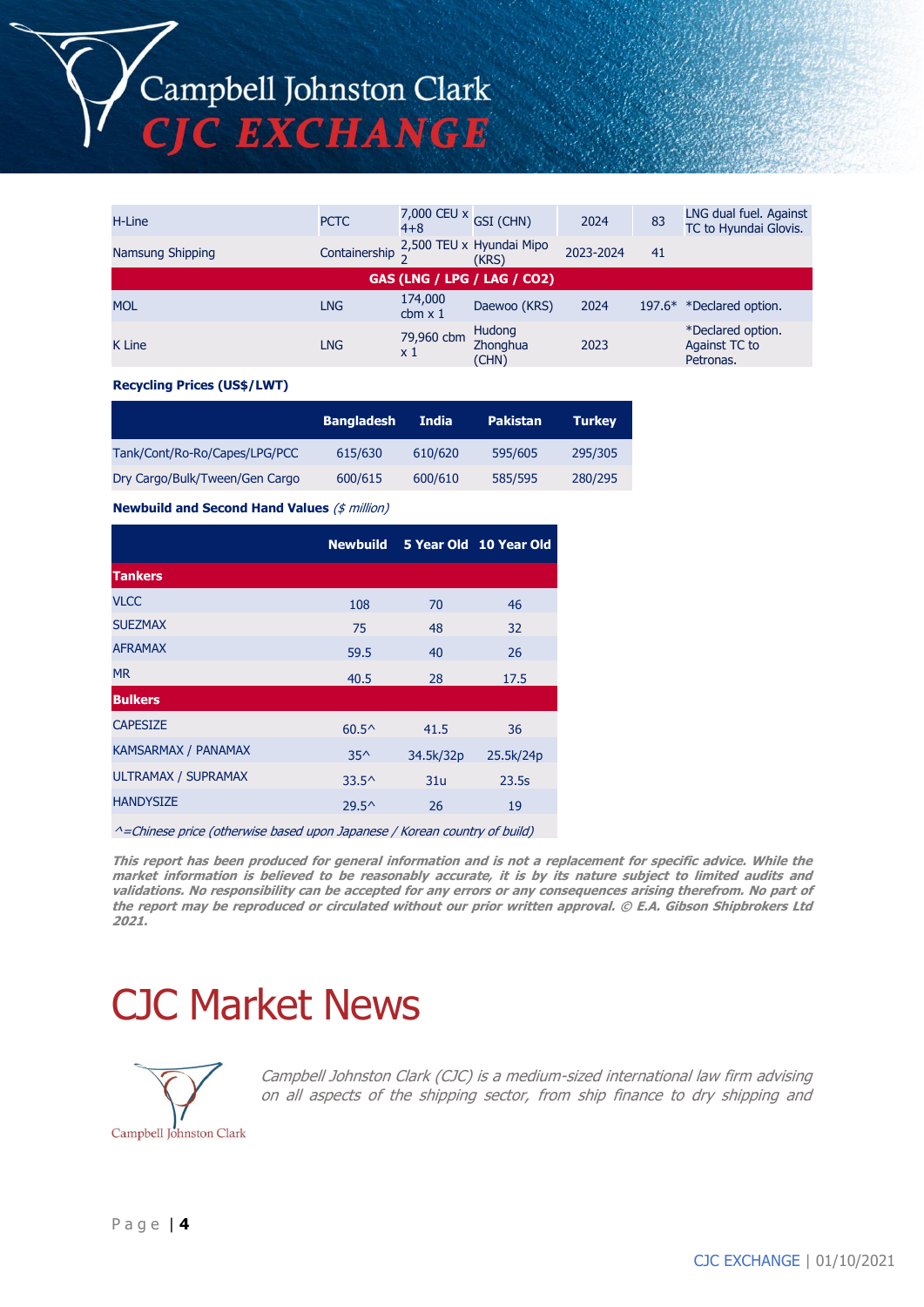

comprehensive casualty handling, and all that happens in between. Today, we have offices in London, Newcastle, Singapore and Miami.

## **Digital ship clearance set to be implemented in the Port of Lobito, Angola, as part of IMO-Singapore project**



A press release by the International Maritime Organization (IMO) reports that the Port of Lobito in Angola has been selected for a pilot project which aims to establish a digitalised system for the electronic exchange of information for vessel clearance in the port. The IMO-Singapore Single Window for Facilitation of Trade (SWiFT) Project will develop a Maritime Single Window (MSW) system which will enable electronic submission of all information required by the relevant authority through a single portal

when a ship calls at the port. The SWiFT Project was reportedly launched in March 2021 and called for expressions of interest to

participate. The call received overwhelming response. The Port of Lobito is now set to be the project's pilot phase before it is subsequently scaled up to be available to more countries.

As reported, under the pilot project, the Port of Lobito will be provided with advice on the requisite legal, policy and institutional requirements for the MSW system to be implemented. It will also be provided with functional MSW software/hardware which may include IT services which are configured to the port's needs. In addition to these, training will also be provided as well as input on policy reforms necessary to implement a successful MSW system. The pilot project is said to be supported by the IMO via the Integrated Technical Cooperation Programme and by Singapore through in-kind contributions.

The MSW concept has been recommended by the IMO in order to meet the IMO's Facilitation Convention which requires electronic exchange of data to support the efficient clearance of vessels. The MSW assists as it would help avoid duplication of effort.

Julian Abril, Head of IMO's Facilitation Section mentioned that, "*Increased digitalization supports* greater efficiency which benefits the ship, the port and wider supply chain". He added that the IMO wishes to support countries which have difficulties in implementing the Facilitation Convention and added that the backing of such a project, "... will show the way and result in know-how which can then be shared with others."

It is reported that Singapore has already successfully implemented a MSW system (digitalPORT@SG) and looks forward to partnering with IMO Member States such as Angola.

As reported, the implementation of specific activities of the pilot project will commence by 15 November 2021.

The Port of Lobito is said to be the gateway port for west Africa. It serves containers, dry bulk and mining materials which serves the development of the central and southern regions of Angola. The port also serves countries of the Southern African Development Community that do not have access to the sea.

The full press release can be read [here.](https://www.imo.org/en/MediaCentre/PressBriefings/pages/SwiftAngloa.aspx)

# **INTERCARGO Annual General Meeting**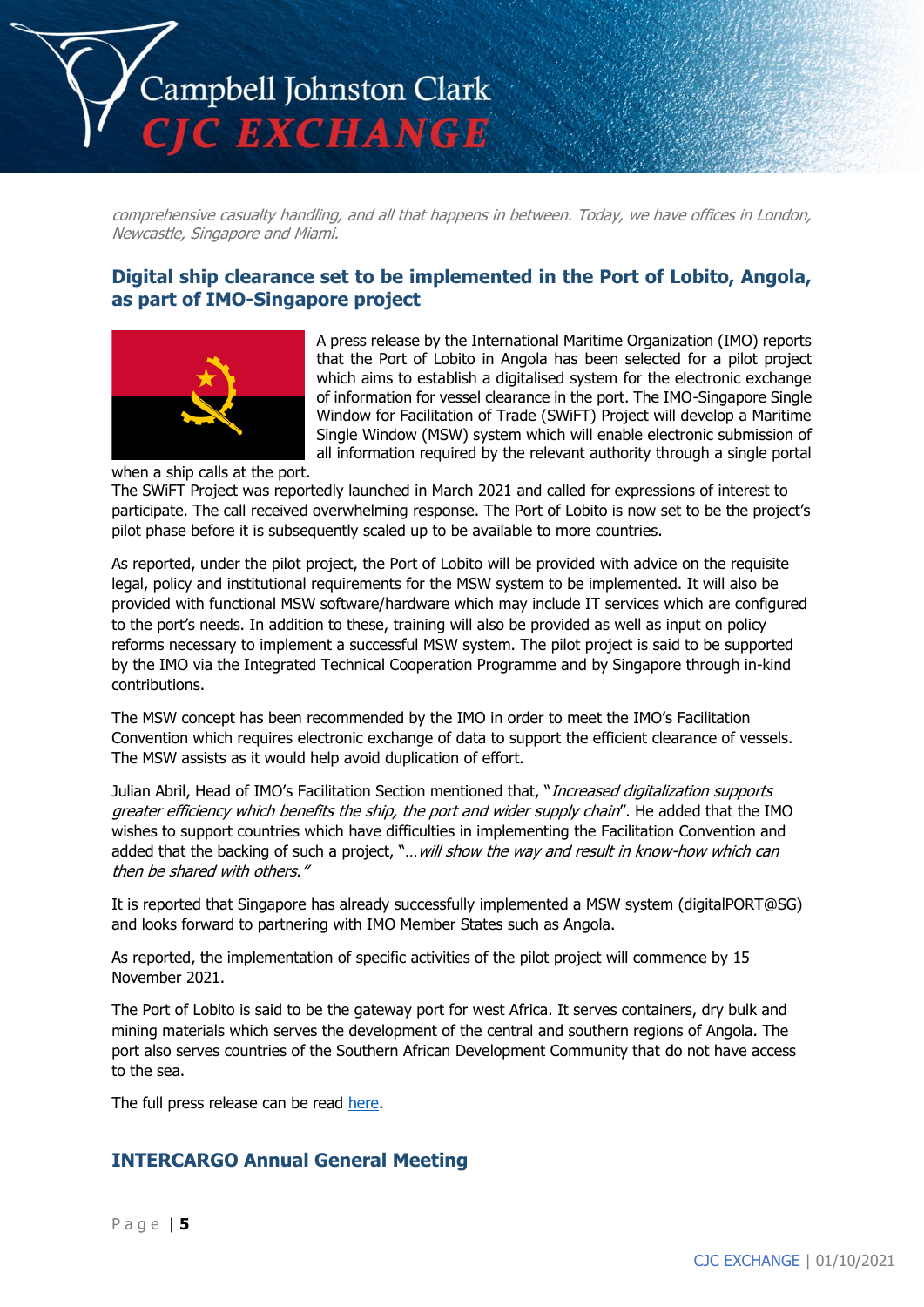



In the latest Annual General meeting of INTERCARGO, both the Executive Committee and Technical Committee met for two days, with the meetings presided over by Chairman Dimitris Fafalios.

The main topic of the agenda was the challenges faced by seafarers as a result of the COVID19 pandemic. Dimitris Fafalios said: 'Universal commitments for collective action are imperative to resolve the seafarers' humanitarian crisis and to keep global trade moving. Coordinating a worldwide vaccination programme for seafarers is an urgent priority. While the efforts of the International Maritime Organization (IMO) and global maritime bodies must permeate every area of the shipping industry, urgent action outside the maritime sphere is needed by government leaders at the highest level, ultimately leading to the recognition of seafarers as key workers. We must hope that the global press coverage that we are seeing will facilitate that'.Other topics that INTERCARGO discussed are the safe carriage of cargoes; bulk carrier design standards; the investigation of bulk carrier casualties; ballast water management; implications of the sulphur limit on fuels; and piracy threats.

Dimitris Fafalios, Chairman of INTERCARGO believes that it is the right time to recognise the commitment of INTERCARGO's members to a safe, efficient, high quality and environmentally sound dry bulk shipping industry. He also highlighted the importance of seafarers in the international supply chain and world trade. "This is a complex global issue but there is no doubt that we are relying on properly vaccinated, mentally and physically fit seafarers to contribute to the solution'.

Secretary General Kostas G. Gkonis said, 'INTERCARGO's badge of quality is widely recognised by the industry. We thank our members – comprising more than 220 forward thinking companies from across 30 different countries – for their continued support of our Association's collective efforts for the benefit of our sector and in the service of societies at large.'

## **COSCO announces acquisition of a stake in the port of Piraeus**



China's largest shipping group, COSCO Shipping Corp, announced earlier this week that it had acquired an additional 16% stake in the Greek port of Piraeus. This marks a further step in the port's journey to becoming a major international hub linking Asia and Europe.

COSCO now have a 67% stake in the port.

Chinese presence in the area remains contentious, however. COSCO maintains that Chinese involvement in Piraeus has helped develop the port, citing increased container traffic. However, locals and even countries, such as the US, have expressed concerns over the possibility of such stake building being for military purposes.

Chairman Xu Lirong stated "The company aims to help the port of Piraeus strengthen its position as a major port in the Mediterranean and become an important bridge of civilization, economy and friendship between China and Greece under the Belt and Road initiative,"

The next step for the port will be to open more shipping routes and railroads to strengthen the port's position. The Greek port already represents a major regionak hub, illustrated by its resilience to the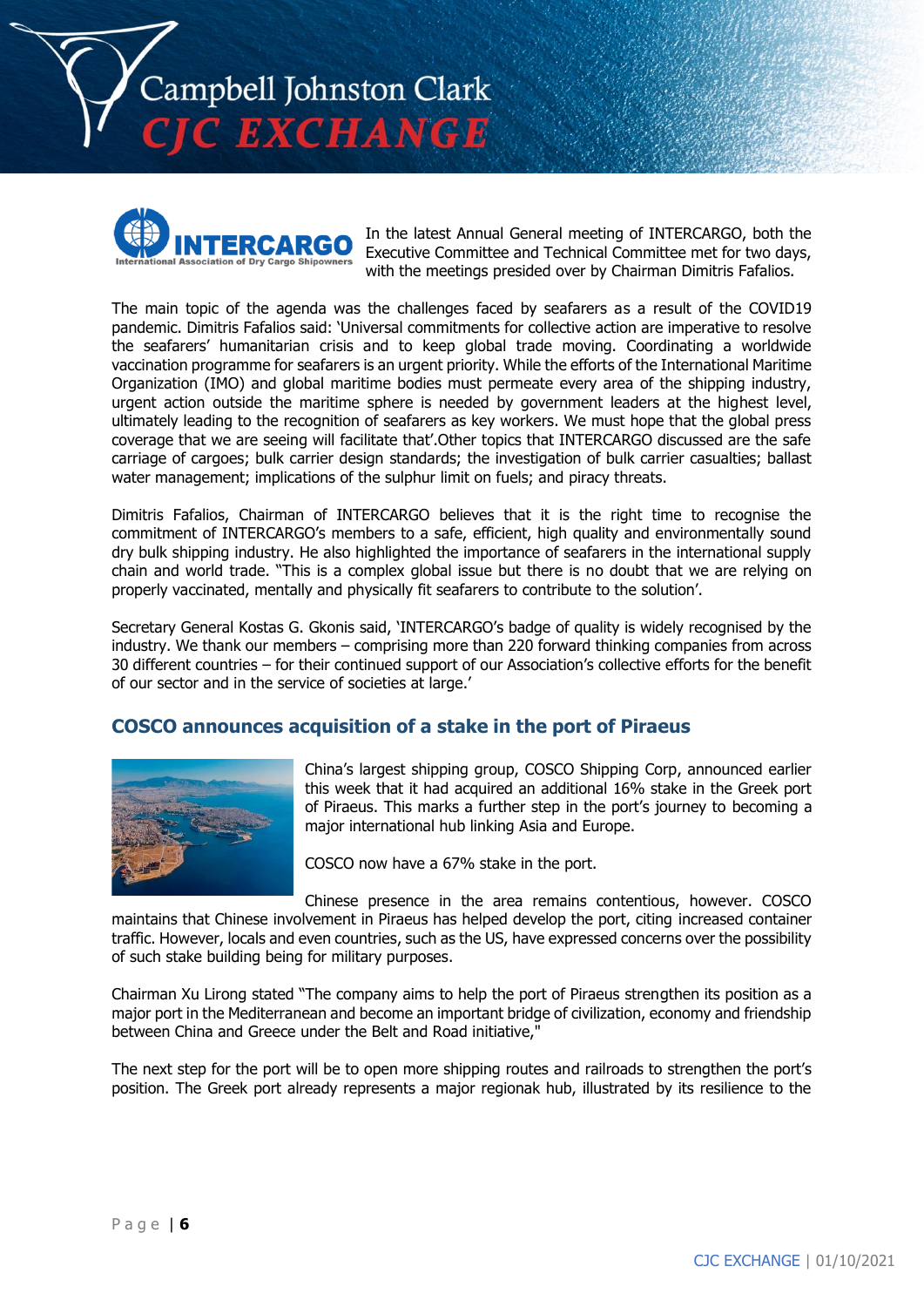

Covid-19 pandemic. In 2020, Piraeus processed 5.45 twenty-foot equivalent units. Chinese investment, however, will provide the stimulus for Piraeus to become an international hub.

Given the strategic location of Piraeus, being the closest Western port to the Suez Canal, the port now has the capability to become China, and the rest of Asia's, path into Europe.

## **Pakistan International Airline Corporation (Respondent) v Times Travel (UK) Ltd (Appellant) [2021] UKSC 40; On appeal from: [2019] EWCA Civ 828**

#### **Background**

The Respondent in the matter is Pakistan International Airline Corporation ("PIAC"), the Appellant is Times Travel Ltd ("TT"). PIAC operated flights to and from Pakistan for which it allocated a number of tickets to be sold by TT in exchange for commission. Dispute arose between the two parties in 2011, when several UK travel agencies brought claims against PIAC for recovery of unpaid commission. Under pressure from PIAC, TT did not join these claims. Nevertheless, on 17 September 2012, PIAC cut the number of tickets allocated to TT to nearly one fifth of its original allocation, as it was contractually entitled to do so. PIAC also gave notice to bring its current business arrangement with TT to a close, giving TT a new "take it or leave it" offer. As losing the ticket allocation entirely would have put TT out of business, it accepted the new agreement with PIAC on the onerous terms that it would waive all right to claim unpaid commission arising from the previous contract.

On 31 December 2014 TT brought a claim against PIAC on the basis that it was entitled to rescind the new agreement due to having entered the contract under economic duress. TT argued that it was also entitled to the unpaid commission due to rescission of the new agreement. The court of first instance found TT to be correct that rescission of the contract was lawful on those grounds, but was not due payment of the unpaid commission. PIAC's appeal was allowed at the Court of Appeal as the company was found not to have acted in bad faith. TT's Supreme Court appeal followed.

#### **Analysis**

Ultimately, the Supreme court dismissed TT's appeal as it found that the elements of lawful economic duress were not met. In the leading judgement, Lord Hodge states that lawful act duress does exist in English law, and must be construed narrowly in order to maintain certainty in commercial law. The elements which constitute lawful act duress are discussed, with the panel agreeing on three basic elements.

- (1) There must be an illegitimate threat or pressure;
- (2) the threat or pressure was the cause of the claimant entering into the contract; and
- (3) there was no reasonable alternative for the claimant but to give in to the pressure.

TT's appeal at the Supreme Court fails with regard to element (1). The panel unanimously held that there was no indication that the pressure exerted by PIAC to induce TT to enter the new contract was illegitimate.

What actually makes up an illegitimate pressure was the only point of disagreement within the panel (with Lord Reed, Lord Lloyd-Jones and Lord Kitchin all in agreement, and Lord Burrows giving a concurring judgement).

According to Lord Burrows, an illegitimate pressure requires two elements. First, a "bad faith demand" consistent with that seen in CTN Cash and Carry Ltd  $v$  Gallaher Ltd I (i.e. the threatening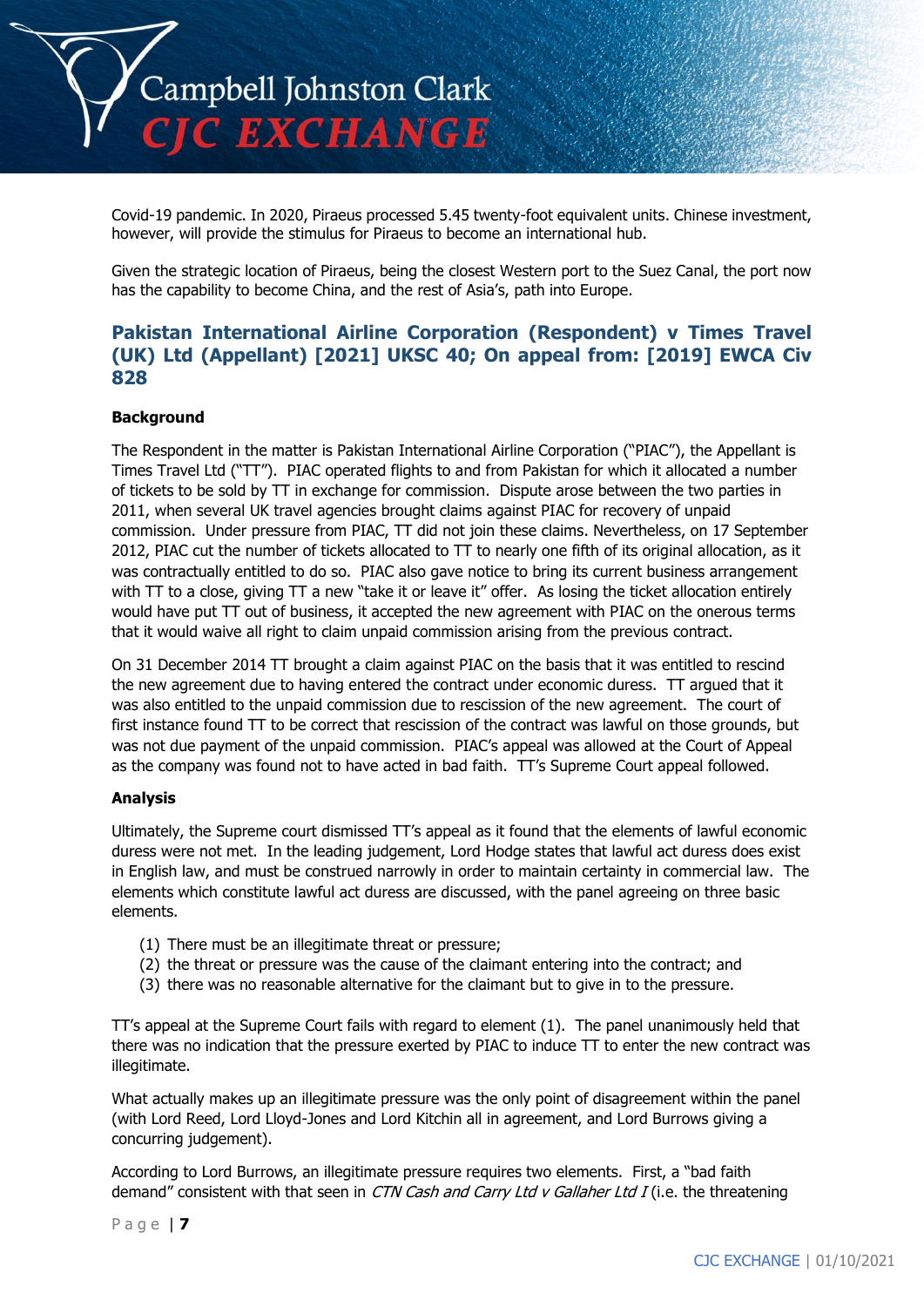

party does not genuinely believe it has a defence, and there is no defence, to the claim being waived). Second, the party making the demand must have acted in some way which made the other party more vulnerable to that demand. In this case PIAC did act in a way which made TT more vulnerable, but in doing so it was simply acting in its own economic interest as a company with significantly more bargaining power than TT, and only did so with a genuine belief that there was a defence to the claim being waived. There was no demand made in bad faith, therefore no illegitimate pressure.

The majority judgement held that an illegitimate pressure has a much narrower definition, and is confined to behaviour which is morally reprehensible, making enforcement of such an agreement unconscionable. What constitutes morally reprehensible behaviour is something for the court to consider on a case specific basis, however the panel was keen to avoid the idea of judges being arbiters of what is morally and socially conscionable.

What is clear from this judgement is that going forward the courts will continue to take a very narrow approach when considering lawful act duress. As Lord Burrows writes in the summary of his judgement, "lawful act economic duress is essentially concerned with identifying rare exceptional cases where a demand, motivated by commercial self-interest, is nevertheless unjustified".

## **Record Number of Cruise Ship Arrive at World's Largest Shipbreaking Yard**

Statistics released this week reveal that between November last year (2020) and October this year (2021), a record 14 cruise vessels arrived at Gujarat's Alang yard in India.

This number equates to the total amount of cruise ships that arrived for dismantling in Alang over the past 10 years (from 2011 to 2020), highlighting the devastating effect that the pandemic has had on this segment of the market. Typically, and pre-pandemic, the yard would receive between one to two cruise ships for scrapping per year.

Cruise operators have struggled to stay afloat over the course of the pandemic. Many have faced bankruptcy without the continued cashflow needed to pay crew salaries, loan interests, insurance costs, maintenance and anchorage charges levied on parked ships. The Ship Recycling Industries Association (SRIA) of India has highlighted that the pandemic has essentially left owners no choice but to sell their vessels.

The Fincantieri-built MV Karnika is the largest cruise ship to have arrived at Alang this year. Having made her debut in 1990, the 69,845 GT ship was most recently owned by Zen Cruises and operated by Jalesh Cruises. She was sold to NKD Maritime in October 2020 for US\$ 11.65 million and later beached in Alang for scrap in November 2020. Additional cruise ships scrapped recently include MV Ocean Dream, MV Columbus and MV Marco Polo.

For more information, please contact:

James Clayton Tel: +44 (0) 207 855 9669 Email: [jamesc@CJCLaw.com](mailto:jamesc@CJCLaw.com) [www.cjclaw.com](http://www.cjclaw.com/)

Gibson Shipbrokers Tel: +44(0) 20 7667 1000

P a g e | **8**